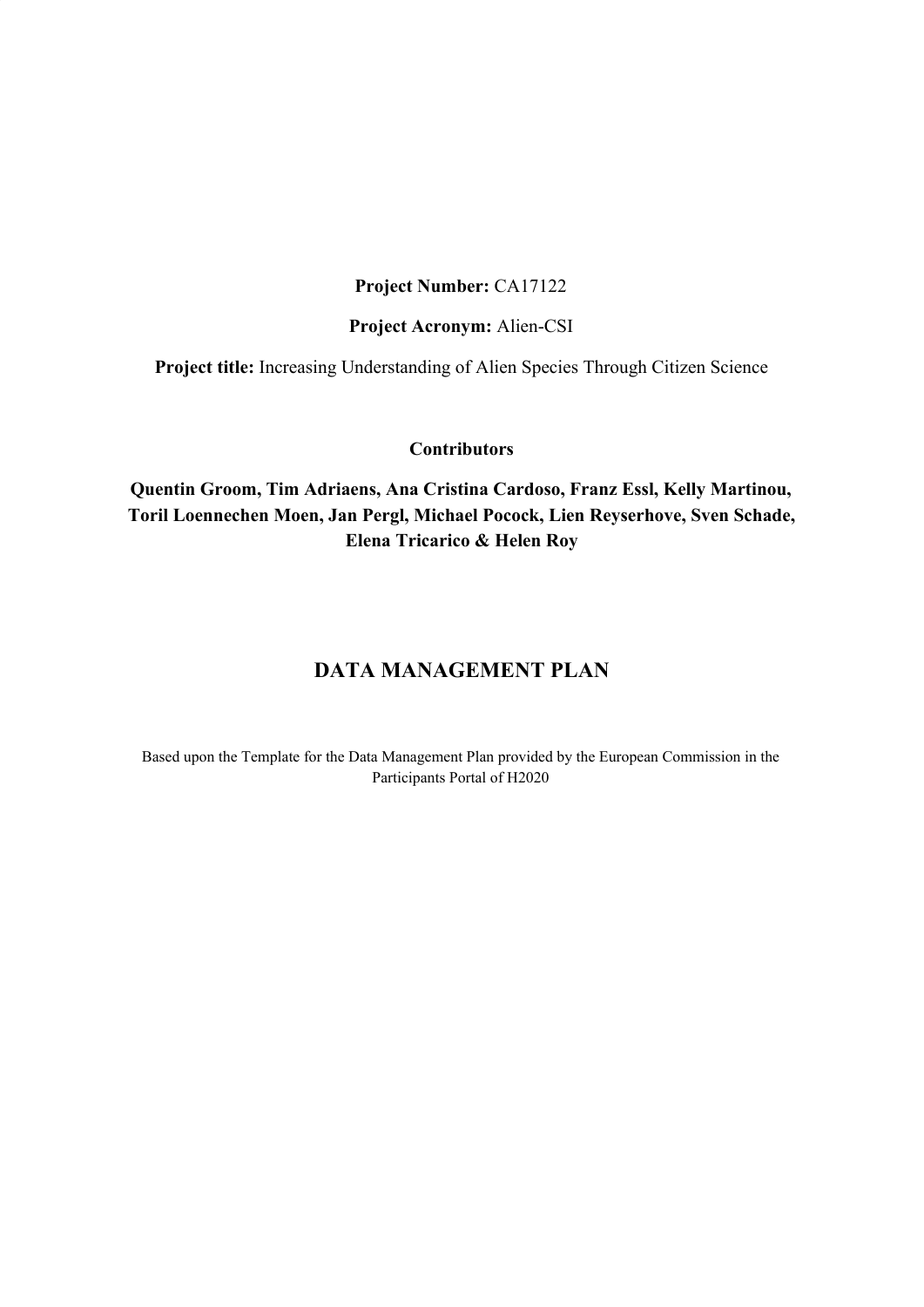## **1. Data Summary**

Alien-CSI is a research network (COST Action <https://www.cost.eu/actions/CA17122/>) with the overarching aim of increasing public awareness and levels of participation on issues related to invasive alien species and citizen science (Roy et al. 2018). The Action links together researchers, institutions and projects to share best practice, knowledge and policies, but it also aims to discover new ways to coordinate our work across Europe and globally. Alien-CSI is not primarily a data generating project, however, throughout the Action we will be gathering data on many aspects of citizen science and biology to inform our discussions.

With regards to data on invasive alien species a number of recommendations were already put forward (e.g. Groom et al. 2015, 2017); a number of key recommendations are recapped in Table 1.

- 1. Create and implement data management plans to define the alien species data life cycle, good data quality and metadata, standardisation, data sharing options, and long-term data preservation.
- 2. Increase interoperability and sustainability of existing and new alien species information sources by exposing the data they contain through standard exchange formats.
- 3. Describe alien species data through metadata, so users can understand its scope and limitations, and use metadata standards (EML, INSPIRE) to facilitate metadata exchange.
- 4. Format data using existing standards (Darwin Core, GISIN) and engage in their development through TDWG.
- 5. Adopt controlled vocabularies to further increase interoperability of data and engage with TDWG to make these compatible with existing standards.
- 6. Increase data availability by making alien species data openly accessible as soon as possible after collection.
- 7. Ensure long-term preservation of alien species data by archiving these in existing data repositories (GBIF, Zenodo).

Table 1. Recommendations for improving the usefulness of alien species data (Groom et al. 2017).

This data management plan is intended to give further guidance to participants of the Action, and potentially all other users, on how to gather, curate, store and publish data related to our work. It will also give some guidance on how to share data openly so that it can be used beyond the project and persist for use in the future. For wider recommendations regarding data platforms and mobile apps, we refer the interested reader to Sturm et al. (2018) and Luna et al. (2018).

Key questions everyone should think about when handling data resulting from or used within the Action are:

- $\rightarrow$  How are my data described i.e. what metadata are required and what metadata standards will be used?
- → How can I ensure my data are preserved and formatted for future use.
- → How can I maximize (re)use of the data, what licences will data be shared under and what restrictions (if any) will be put on data reuse?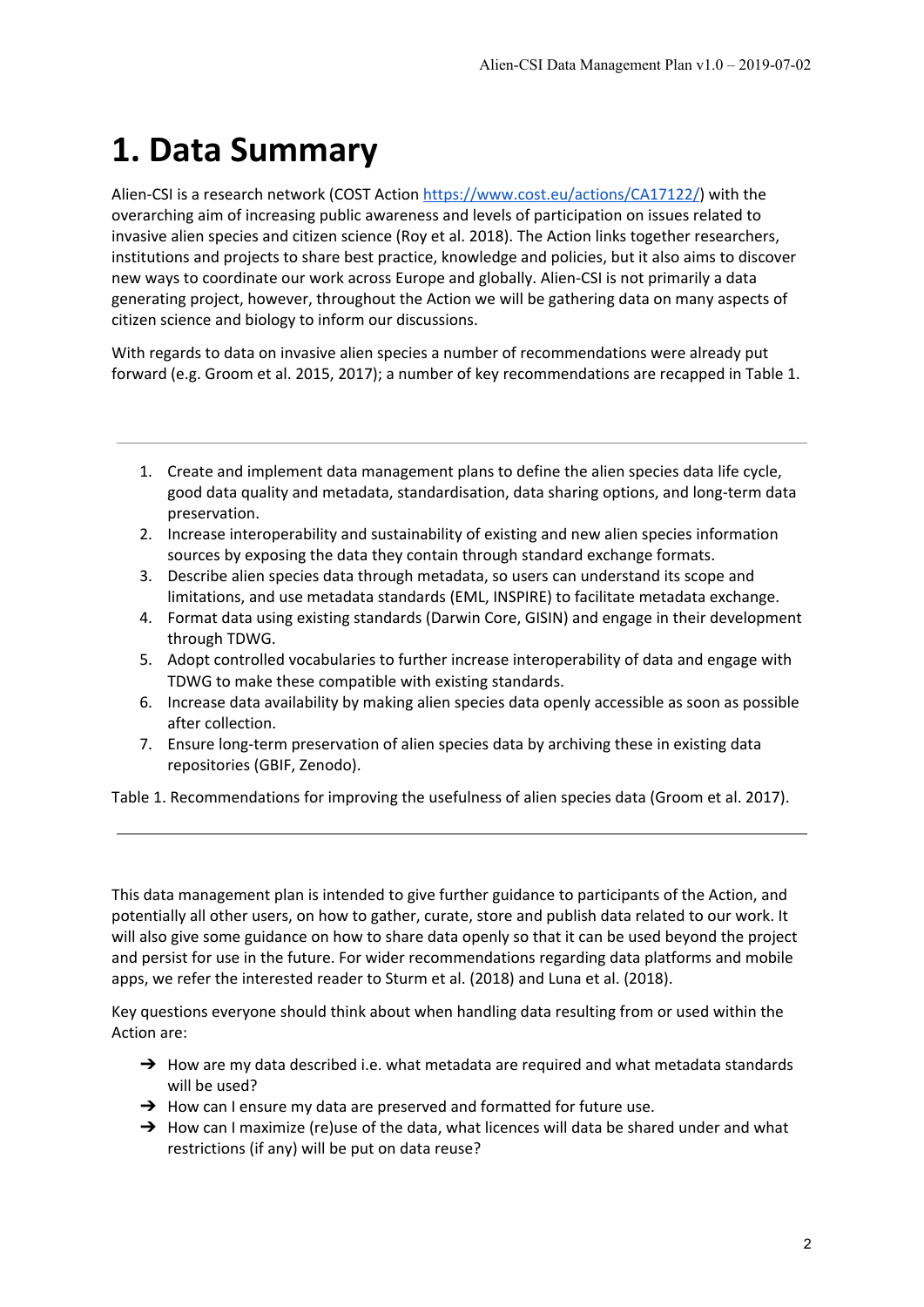## **Types of data**

### **Biodiversity data through BioBlitz**

BioBlitzes have become a commonly used method for engaging citizen scientists. They are collaborative events to discover and record as many of the living species within a designated area, over a defined period of time (Robinson et al. 2013). They can have multiple goals, but public engagement, teaching and data gathering are all important outcomes (Roger & Klistorner 2016). Alien-CSI may conduct BioBlitzes to generate data on the BioBlitz methods, for engagement with the Action and for members of the Action to gain experience in science communication and engagement through participation. In the process, data will be gathered on biodiversity and it is intended that these data will be disseminated to make them useful in other research. These data are particularly occurrence records, but can include other forms of observation and measurement.

### **Data from questionnaires**

Alien-CSI will generate data through online and e-mail questionnaires. These will include information from participants of the Action and may also be directed externally to a wider group of stakeholders such as project managers, data managers or participants in citizen science projects. They may be used to gather facts or perceptions about citizen science projects, the management of facts on alien species and facts (metadata) regarding characteristics and outputs of citizen science projects.

#### **Data gathered from online research**

Data may also be gathered from public domain websites or printed publications, such as other citizen science initiatives on alien species in Europe. These data will be collated and perhaps annotated with additional data. Other sorts of data in this category might include methodologies used in citizen science or local policies on invasive species.

We might also collect bibliographies related to our aims. These might be used for meta-analysis or more specifically in the process of writing papers.

### **Data Reuse**

Where appropriate we will reuse data collected by other projects assuming they have been published openly or we have obtained explicit permission to use the data. Examples of such data might be observation data from the Global Biodiversity Information Facility (GBIF), but also data on monitoring schemes and projects, such as those in Chandler et al. (2017).

Specifically with regards to citizen science project metadata and in light of activities in several Alien-CSI working groups an important dataset is the Citizen Science Project Inventory [\(https://ec.europa.eu/eusurvey/runner/CSProjectInventory\)](https://ec.europa.eu/eusurvey/runner/CSProjectInventory). This project aims to collect information about citizen science projects to be included in the Joint Research Centre (JRC) project inventory of citizen science activities for environment policies . It is available online in the JRC data catalogue [\(https://data.jrc.ec.europa.eu/\)](https://data.jrc.ec.europa.eu/) (Bio Innovation Service 2018). This inventory already contains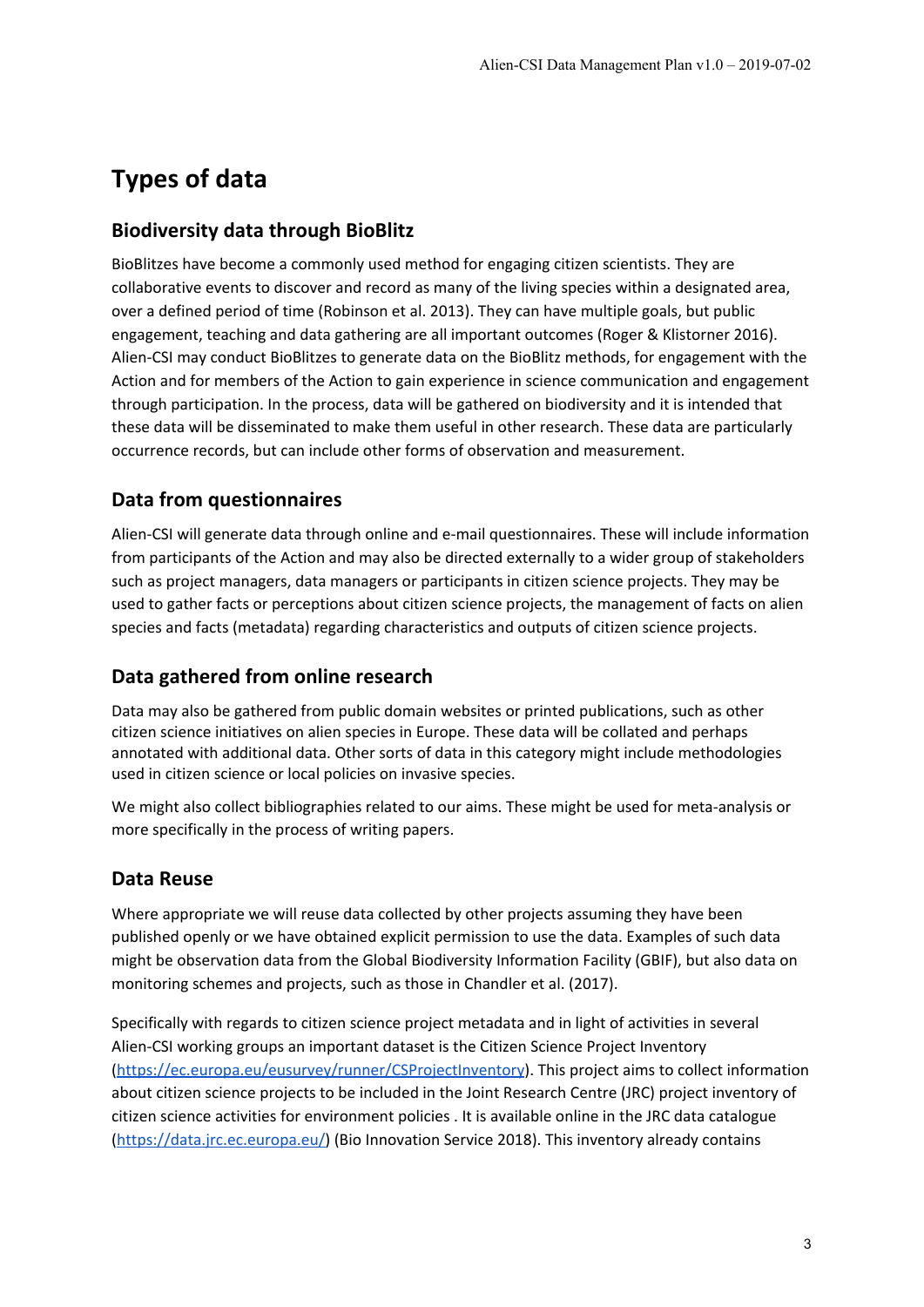metadata for citizen science projects with controlled vocabularies, including typologies of level of engagement and engagement methods in citizen science.

# **2. FAIR data**

We will follow the FAIR data principles. FAIR is described as a set of guiding principles to make data findable, accessible, interoperable and reusable (Wilkinson et al. 2016), see e.g.

<https://www.force11.org/group/fairgroup/fairprinciples> and <https://www.go-fair.org/fair-principles/> . The FAIR data principles are not the only guide to good management and sharing of scientific data and users of this DMP are encouraged to consult other guidelines such as those from the Organisation for Economic Co-operation and Development (Pilat & Fukasaku 2007) and the Group on Earth Observations (2015).

Detailed authoritative guidelines for publishing biodiversity data following FAIR Data Principles have been published by Penev et al. (2017).

## **2.1. Making data findable, including provisions for metadata**

### **Biodiversity Observation Data**

We aim to make biodiversity observation data available to GBIF. The flow of data to GBIF will depend on the nature of the data and the way that they were collected. For example, users of the *[iNaturalist](https://www.inaturalist.org/)* app will be encouraged to set their application setting so that verified observations are shared with GBIF automatically. This can be done in their preferences by setting their data sharing to CC0, CC-By or CC-By-NC. We recommend the use of the CC0 public domain dedication, because this makes the data most widely useable to the whole community.

Observations not automatically fed to GBIF will be formatted into Darwin Core (Wieczorek et al. 2012) and published using the Integrated Publishing Toolkit (Robertson et al. 2014).

Metadata associated with the data might include the following:

- $\rightarrow$  A title and summary of the content
- → Names and affiliations of all the participants, preferably with their [ORCID](https://orcid.org/) IDs
- → Specifications with respect to the language, rightsholder, license and type of data
- → Methodology, including the effort associated with the surveys
- → A statement on data quality, and conformity with standards or legislation.
- → Details of any specimens that were collected; which institution they are deposited in and what their accession numbers are
- → Geographic information on the sites surveyed, which might include shapefiles of sites and of routes taken
- $\rightarrow$  Temporal information referring to the date and time of the survey
- → A reference list of literature and websites used for the identification of organisms. Including their Digital Object Identifiers.

Dataset version numbers are created automatically on data repositories such as GBIF and Zenodo [\(https://zenodo.org/\)](https://zenodo.org/). Data will be provided with suitable keywords to identify the project, the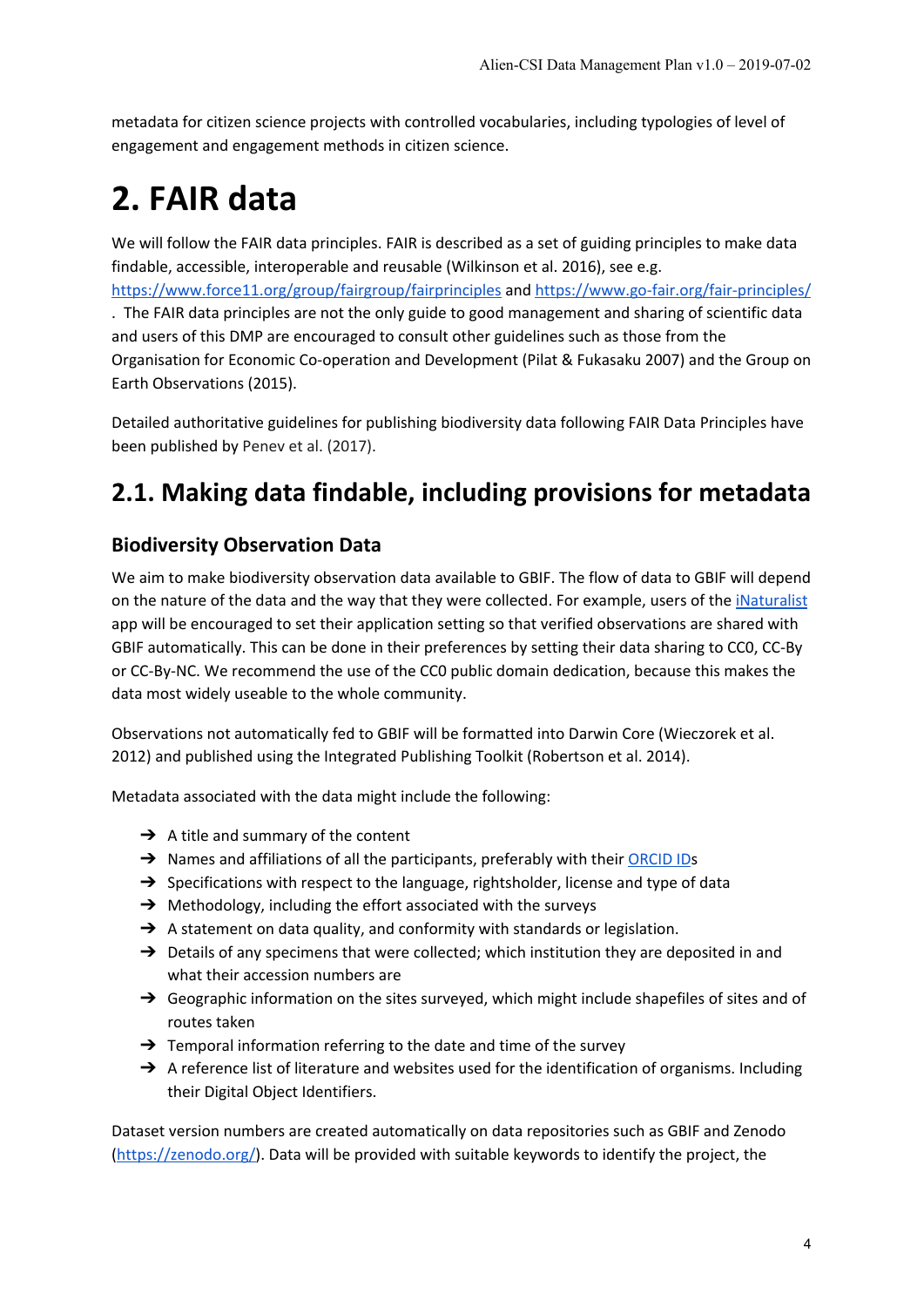geographic area, country and the nature of the project. Data published on GBIF will be documented using the Ecological Metadata Language (EML) (Fegraus et al. 2005).

### **2.2. Making data openly accessible**

The default for the project will be that all data will be open. However, participants should reflect on whether there are reasons of privacy or conservation why data should not be made open. We do not anticipate collecting personal data that cannot be shared under this project. Project participants will also have to follow the data sharing policies of their own organizations.

We intend that data will be shared in certified scientific data repositories. We recommend GBIF and Zenodo, but we do not exclude other options such as Dryad Digital Repository [\(https://datadryad.org/\)](https://datadryad.org/) for data associated with scientific papers. However, we caution participants against making data available from institutional servers and as supplementary data that are not certified data repositories. These generally lack the standards and infrastructure to ensure data are secure for long-term storage and retrieval.

We anticipate that the data collected under this project will not require specialised software tools to access. Much of the data will be held in simple data tables of columns and rows. These can be stored in basic text formats. If software is required to use the data we recommend that these tools are deposited together with the data in the repository. A full description of how to access the data should be provided together with examples.

For software there are many options for Open Source licence, however we suggest use of the MIT Licence [\(https://opensource.org/licenses/MIT](https://opensource.org/licenses/MIT)). This licence is highly permissive to users.

#### **Research articles**

Article publication in the framework of COST should follow the COST guidelines on open access (COST 2015): *Action publications benefitting from COST funding shall - whenever possible - be made available as Open Access by means of self-archiving (also referred to as "green" Open Access) in an online repository before, during or after being published.* Explicit reference is made in the guidelines to the Directory of Open Access Journals (DOAJ, [https://doaj.org/\)](https://doaj.org/) and the Open Access Infrastructure for Research in Europe (OpenAIRE) in relation to choosing an appropriate open access target journal or the type of repository for archiving COST action publications respectively.

### **EU General Data Protection Regulation (GDPR)**

One particular aspect of research on citizen science and of performing surveys is the storage and treatment of personal data e.g. personal information (names, email addresses) of people filling questionnaires or participants of citizen science projects and events. Personal information is subject to the General Data Protection Regulation (GDPR) rules in the European Union [\(https://gdpr.eu/](https://gdpr.eu/)). Also, there might be specific privacy policies from the COST programme office and Action participants are encouraged to consult the COST Guidelines for the communication, dissemination and exploitation of COST Action results and outcomes (COST 2015).

A general application of the GDPR legislation applies to information collected about people, for example surveys of members of the COST Action or surveys of citizen science project organisers. In this case we will only collect information that is relevant and necessary and we will be open and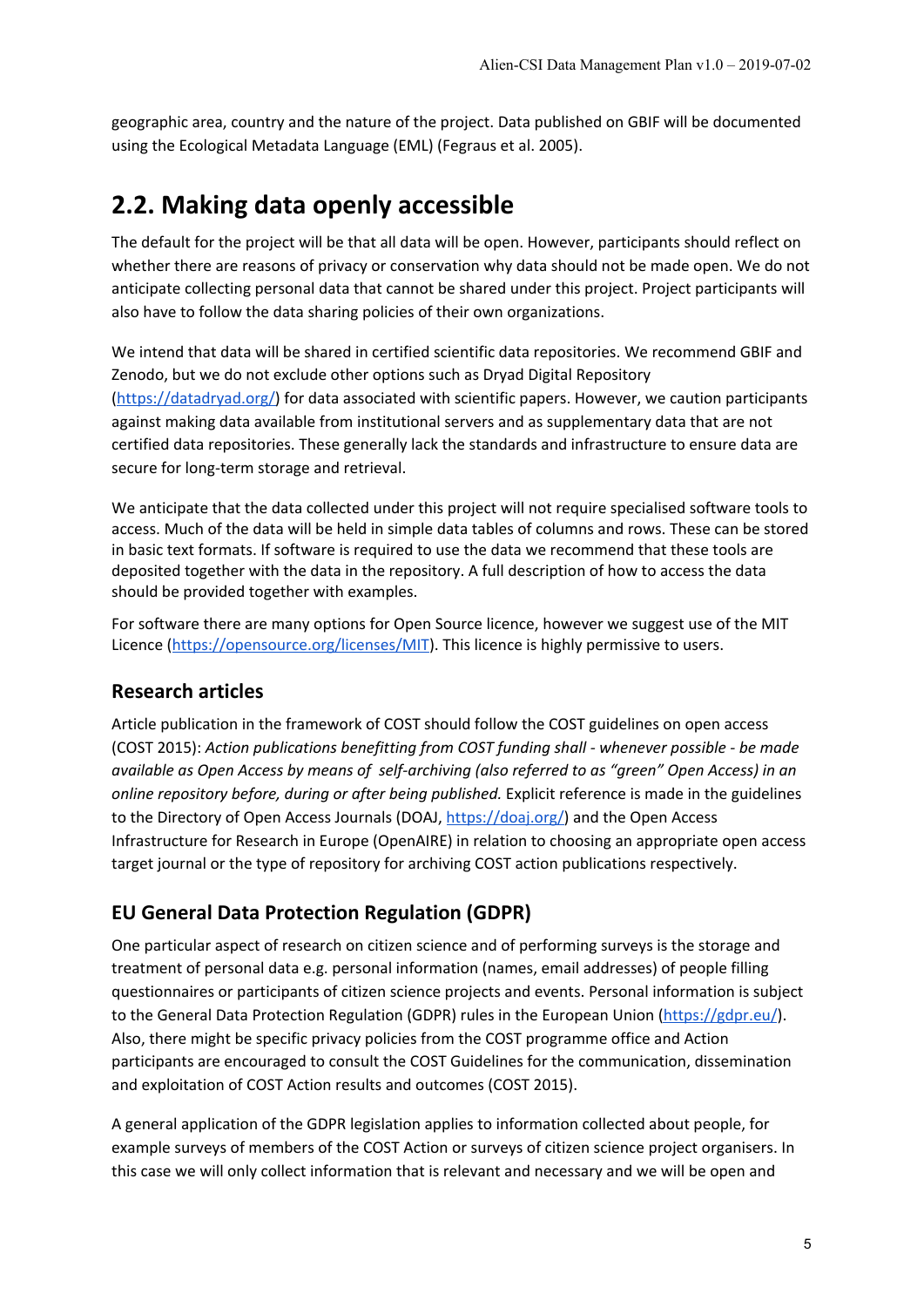honest about the use of the personal data, as required by GDPR. In general, data should be reported and stored in a way that anonymises the survey participant by removing personally identifiable information.

One specific application of GDPR which is of concern to us is personal information associated with biological observations (i.e. the identity of the observer). Specifically for the case of biodiversity observations Articles 5 and 89 of the GPPR regulations allows for legitimate use of personal data if it is in "*the public interest, scientific or historical research purposes or statistical purposes*" (European Parliament 2016). Most biodiversity observation and specimen data have been annotated with the name of the observer, usually by the observer themselves. Use of these data for biodiversity research and alien species management is compatible with the initial purpose of data collection. This is the position taken by other aggregators of biodiversity observations (Copas 2019, PLAZI 2019). Information on data protection regulations can be found here <https://gdpr-info.eu/>.

### **2.3. Making data interoperable**

Where appropriate we will follow the standards of the Biodiversity Information Standards organization (TDWG). For biodiversity observations this will be achieved by using Darwin Core. For vocabularies we will follow community standards or frameworks where they exist. For example, the invasion pathway scheme of the Convention on Biological Diversity (2014) is widely used, as is the invasion impact classification of Blackburn et al. (2014).

We will follow ISO standards where applicable (i.e. ISO 8601 & ISO 3166 for dates and country codes respectively). For measurements we will use the metric SI units as appropriate.

For terminology related to citizen science projects Eitzel et al. (2017) provide advice.

Throughout the COST action, we will also align with the data models and standards, as currently under development and promoted by the CSA [International](https://github.com/CitSciAssoc/DMWG-PPSR-Core/wiki/The-CSA-Data-&-Metadata-Working-Group) Working Group on Citizen Science Data and [metadata](https://github.com/CitSciAssoc/DMWG-PPSR-Core/wiki/The-CSA-Data-&-Metadata-Working-Group). Notably the Public Participation in Scientific Research (PPSR) Core metadata standards. More information can be found in the deliverable of Deliverable 1 of working group 5 of the COST Action CA15212 (Citizen Science to promote creativity, scientific literacy, and innovation throughout Europe)

[https://www.cs-eu.net/sites/default/files/media/2018/10/Deliverable%201%20-%20Citizen-science](https://www.cs-eu.net/sites/default/files/media/2018/10/Deliverable%201%20-%20Citizen-science%20ontology%202018_09_13%20%28report%29.pdf) [%20ontology%202018\\_09\\_13%20%28report%29.pdf.](https://www.cs-eu.net/sites/default/files/media/2018/10/Deliverable%201%20-%20Citizen-science%20ontology%202018_09_13%20%28report%29.pdf)

### **2.4. Increase data re-use (through clarifying licences)**

Participants will have to follow the data management policies of their own institutions, but we encourage participants to use the most open licensing possible. In order to allow the best possible data re-use, data policies should be clearly described and well recognised licenses should be applied (see, for example, Williams et al. 2018). This is because the use of standard and well known licences helps to avoid in-depth analysis of the access and use conditions on a case-by-case basis. Furthermore, we promote the use of machine readable licences, so that the conditions for data re-use can be automatically assessed.

The preference is to put data into the public domain by using the Creative Commons Zero Public Domain Dedication ([https://creativecommons.org/publicdomain/zero/1.0/\)](https://creativecommons.org/publicdomain/zero/1.0/). The Creative Commons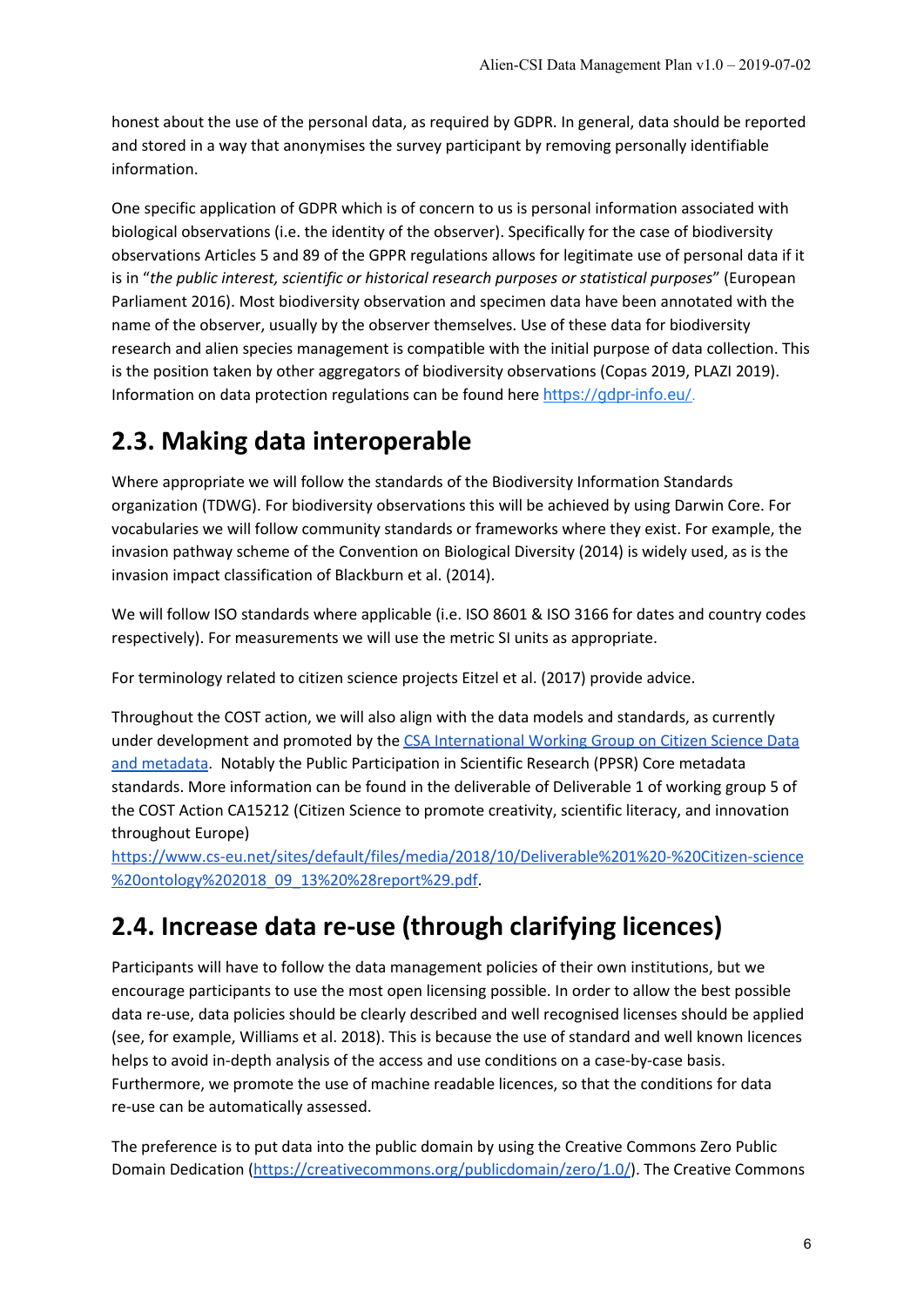Attribution licence (<https://creativecommons.org/licenses/by/4.0/>) is a more restrictive alternative, and if this is used then a clear statement of the expected attribution should be given with the licencing information.

## **3. Allocation of resources**

Depositing and accessing data on Zenodo and GBIF are free to users. The time to prepare data will be at the cost of the organizer's institutions. However, some resources for data management might be made available through short-term scientific missions within the project. Any further publication costs may be applied for on the Alien CSI budget (CA17122) if appropriate. The COST Vademecum gives details of the costs eligable for reimbursement

[https://www.cost.eu/wp-content/uploads/2019/02/Vademecum-20190218-feb-update.pdf.](https://www.cost.eu/wp-content/uploads/2019/02/Vademecum-20190218-feb-update.pdf)

Long-term preservation costs for the data are guaranteed by Zenodo for at least 20 years, but they anticipate keeping the data indefinitely.

The individual researchers are responsible for the data they manage. However, guidance can be given by the Working Group leaders and the Alien-CSI Chair and Vice Chair. If there are data that may be lost as a result of a lack of resources, participants are encouraged to escalate the issue so that a solution can be found.

## **4. Data security**

To ensure data are not lost or corrupted they should be backed-up on a regular basis and ultimately stored in a long-term repository, such as Zenodo. For working documents of non-sensitive information we encourage Alien-CSI participants to use cloud-based tools, such as [GitHub](https://github.com/), [Google](https://www.google.com/docs/about/) [Docs](https://www.google.com/docs/about/) and the Open Science [Framework.](https://osf.io/) Use of such platforms avoids creating a local infrastructure for data preservation.

If personal or sensitive data were to be collected then bespoke storage solutions will have to be considered. This will ensure that the data cannot be accidentally lost, and that they are secure from unauthorized access. For the most part we do not foresee sensitive data , in the sense used in GDBR, being gathered under Alien-CSI.

# **5. Ethical aspects**

If project participants suspect there are ethical issues related to data they intend to collect they are encouraged to consult their institutional ethics guidelines. They are also welcome to consult the chairs and working group leaders of the COST action.

If personal data are collected in questionnaires then it is for the principal investigator to ensure that informed consent is given to store and share these data.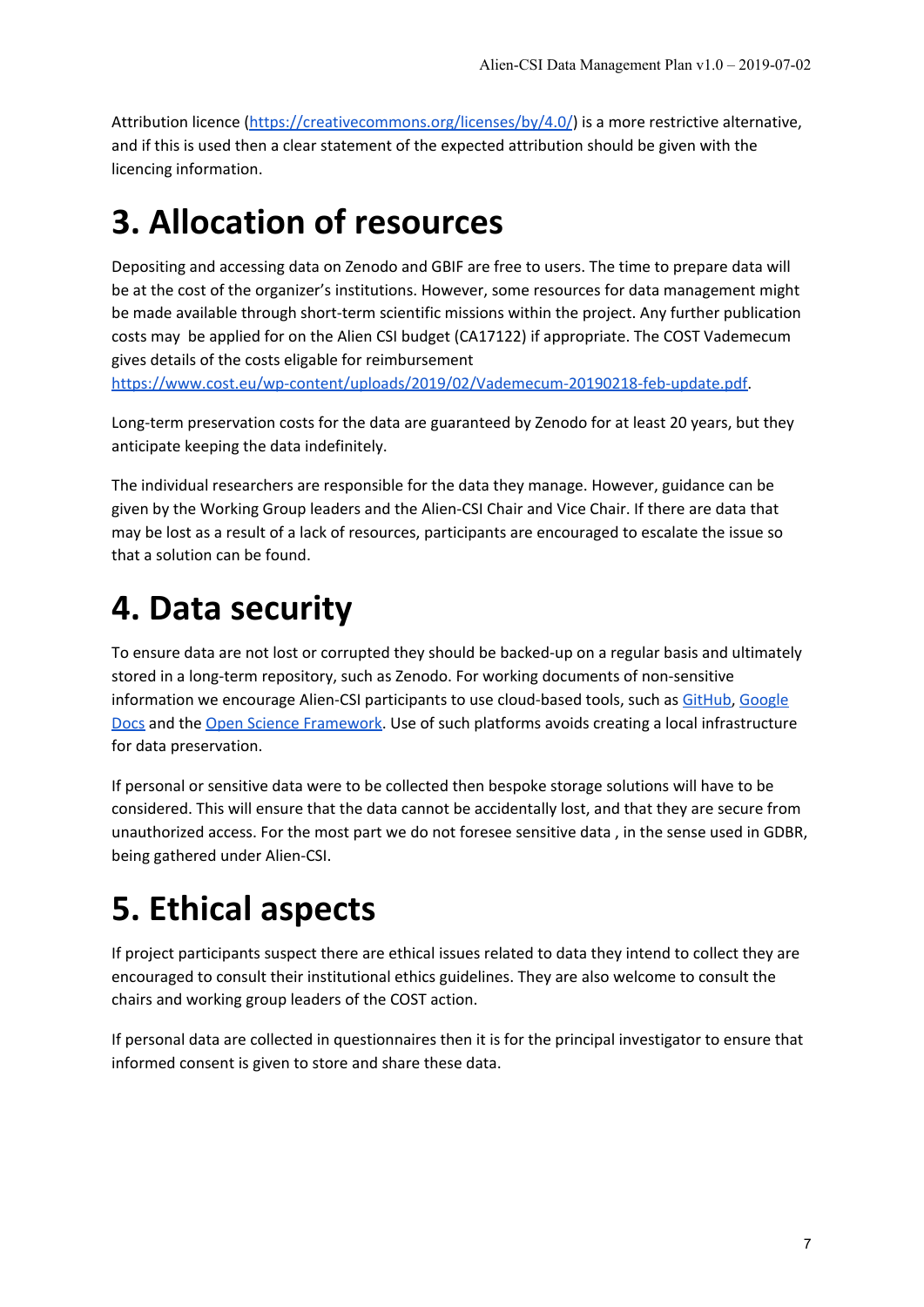# **References**

Bio Innovation Service (2018). Citizen science for environmental policy: development of an EU-wide inventory and analysis of selected practices. Final report for the European Commission, DG Environment under the contract 070203/2017/768879/ETU/ENV.A.3, in collaboration with Fundacion Ibercivis and The Natural History Museum, November 2018. [https://publications.europa.eu/en/publication-detail/-/publication/842b73e3-fc30-11e8-a96d-01aa7](https://publications.europa.eu/en/publication-detail/-/publication/842b73e3-fc30-11e8-a96d-01aa75ed71a1/language-en) [5ed71a1/language-en](https://publications.europa.eu/en/publication-detail/-/publication/842b73e3-fc30-11e8-a96d-01aa75ed71a1/language-en)

Blackburn T, Essl F, Evans T, Hulme P, Jeschke J, Kühn I, Kumschick S, Marková Z, Mrugała A, Nentwig W, Pergl J, Pyšek P, Rabitsch W, Ricciardi A, Richardson D, Sendek A, Vilà M, Wilson JU, Winter M, Genovesi P, Bacher S (2014). A Unified Classification of Alien Species Based on the Magnitude of their Environmental Impacts. *PLoS Biology* 12 (5): e1001850. <https://doi.org/10.1371/journal.pbio.1001850>

Chandler M, See L, Copas K, Bonde AM, López BC, Danielsen F, Legind JK, Masinde S, Miller-Rushing AJ, Newman G, Rosemartin A (2017). Contribution of citizen science towards international biodiversity monitoring. *Biological Conservation* 213: 280-294. <https://doi.org/10.1016/j.biocon.2016.09.004>

Convention on Biological Diversity (2014). Pathways of Introduction of Invasive Species, Their Prioritization, and Management. In CBD. UNEP/CBD/SBSTTA/18/9/Add.1, Montreal, Canada, June 2014, 18 pp

Copas K (2019, June 7). The GDPR-compliance waltz: balancing necessity, legitimate interests and data-subject rights in the GBIF network. <https://doi.org/10.17605/OSF.IO/9R26B>

COST (2015). Guidelines for the communication, dissemination and exploitation of COST Action results and outcomes. The COST Association. <https://www.cost.eu/funding/how-to-get-funding/documents-and-guidelines/>

Eitzel MV, Cappadonna JL, Santos-Lang C, Duerr RE, Virapongse A, West SE, Kyba CCM, Bowser A, Cooper CB, Sforzi A, Metcalfe AN, Harris ES, Thiel M, Haklay M, Ponciano L, Roche J, Ceccaroni L, Shilling FM, Dörler D, Heigl F, Kiessling T, Davis BY, Jiang Q (2017). Citizen science terminology matters: Exploring key terms. *Citizen Science: Theory and Practice* 2(1) 1-20. <https://doi.org/10.5334/cstp.96>

European Parliament (2016). Regulation (EU) 2016/679 of the European Parliament and of the Council of 27 April 2016 on the protection of natural persons with regard to the processing of personal data and on the free movement of such data, and repealing Directive 95/46. Official Journal of the European Union (OJ), 59(1-88), 294.

Group on Earth Observations (2015). Data Management Principles Implementation Guidelines. GEO-XII

[https://www.earthobservations.org/documents/geo\\_xii/GEO-XII\\_10\\_Data%20Management%20Prin](https://www.earthobservations.org/documents/geo_xii/GEO-XII_10_Data%20Management%20Principles%20Implementation%20Guidelines.pdf) [ciples%20Implementation%20Guidelines.pdf](https://www.earthobservations.org/documents/geo_xii/GEO-XII_10_Data%20Management%20Principles%20Implementation%20Guidelines.pdf)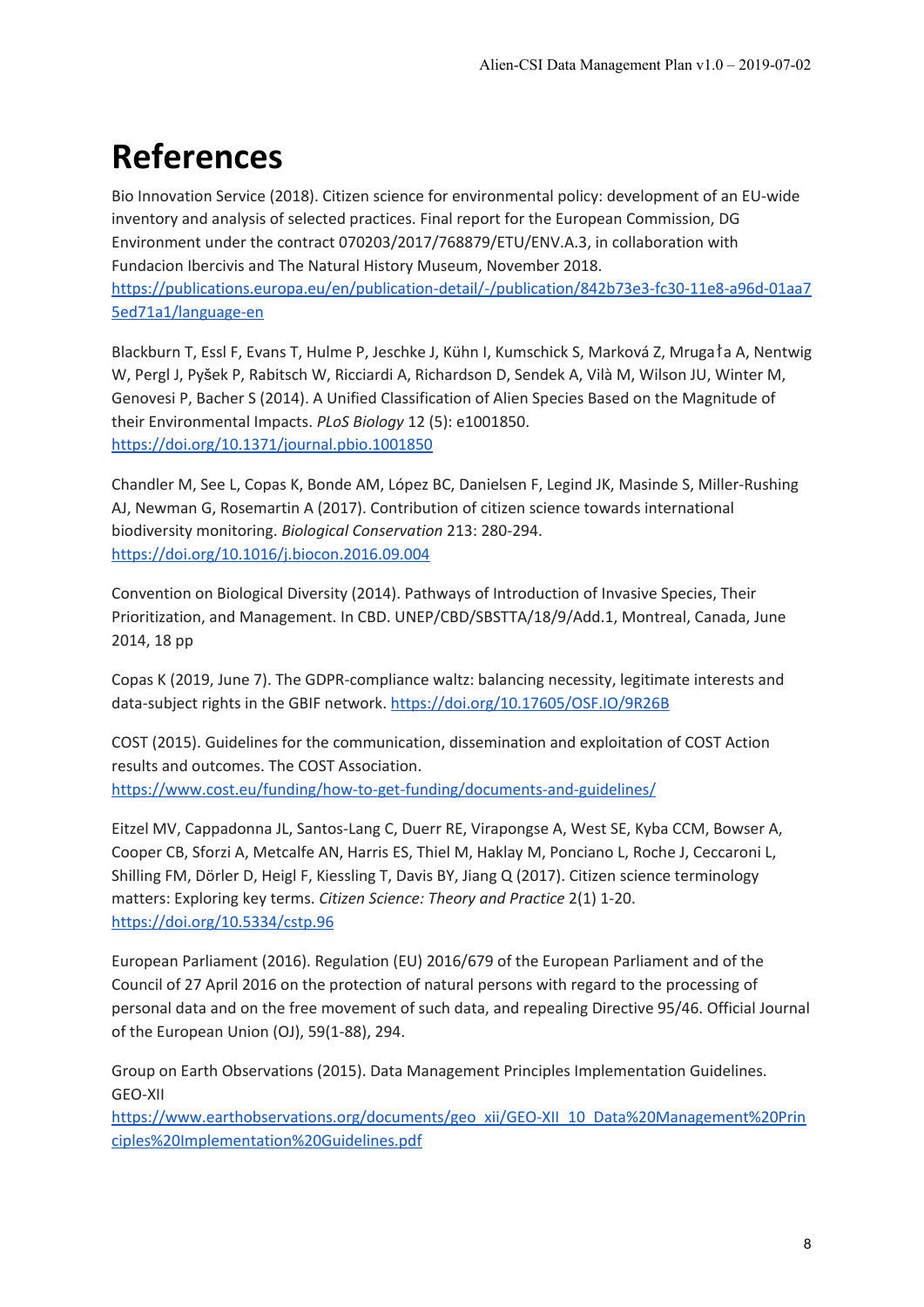Groom QJ, Adriaens T, Desmet P, Simpson A, De Wever A, Bazos I, Cardoso AC, Charles L, Christopoulou A, Gazda A, Helmisaari H, Hobern D, Josefsson M, Lucy F, Marisavljevic D, Oszako T, Pergl J, Petrovic-Obradovic O, Prévot C, Ravn HP, Richards G, Roques A, Roy HE, Rozenberg MAA, Scalera R, Tricarico E, Trichkova T, Vercayie D, Zenetos A, Vanderhoeven S (2017). Seven recommendations to make your invasive alien species data more useful. *Frontiers in Applied Mathematics and Statistics* 3:13. <https://doi.org/10.3389/fams.2017.00013>

Groom Q, Desmet P, Vanderhoeven S, Adriaens T (2015). The importance of open data for invasive alien species research, policy and management. *Management of Biological Invasions* 6(2): 119‑125. <https://doi.org/10.3391/mbi.2015.6.2.02>

Hulme PE, Bacher S, Kenis M, Klotz S, Kühn I, Minchin D, Nentwig W, Olenin S, Panov V, Pergl J, Pyšek P, Roques A, Sol D, Solarz W, Vilà M (2008). Grasping at the routes of biological invasions: a framework for integrating pathways into policy. *Journal of Applied Ecology* 45: 403-414. <http://doi.org/10.1111/j.1365-2664.2007.01442.x>

Luna S, Gold M, Albert A, Ceccaroni L, Claramunt B, Danylo O, Haklay M (2018). Developing Mobile Applications for Environmental and Biodiversity Citizen Science: Considerations and Recommendations. In: Joly A., Vrochidis S., Karatzas K., Karppinen A., Bonnet P. (eds) Multimedia Tools and Applications for Environmental & Biodiversity Informatics. Multimedia Systems and Applications. Springer, Cham [https://doi.org/10.1007/978-3-319-76445-0\\_2](https://doi.org/10.1007/978-3-319-76445-0_2)

Penev L, Mietchen D, Chavan V, Hagedorn G, Smith V, Shotton D, Ó Tuama É, Senderov V, Georgiev T, Stoev P, Groom Q, Remsen D, Edmunds S (2017) Strategies and guidelines for scholarly publishing of biodiversity data. *Research Ideas and Outcomes* 3: e12431. <https://doi.org/10.3897/rio.3.e12431>

Pilat D, Fukasaku Y (2007). OECD principles and guidelines for access to research data from public funding. *Data Science Journal* 6: OD4-OD11.

PLAZI (2019). Reuse of person names on specimen labels, in scholarly publications, and Data Protection (GDPR).

[http://plazi.org/news/beitrag/reuse-of-person-names-on-specimen-labels-in-scholarly-publications](http://plazi.org/news/beitrag/reuse-of-person-names-on-specimen-labels-in-scholarly-publications-and-data-protection-gdpr/acd7dec0d7bea41f307100b4048295a1/)[and-data-protection-gdpr/acd7dec0d7bea41f307100b4048295a1/](http://plazi.org/news/beitrag/reuse-of-person-names-on-specimen-labels-in-scholarly-publications-and-data-protection-gdpr/acd7dec0d7bea41f307100b4048295a1/) (06.06.2019)

Robertson T, Döring M, Guralnick R, Bloom D, Wieczorek J, Braak K, Otegui J, Russell L, Desmet P (2014). The GBIF integrated publishing toolkit: facilitating the efficient publishing of biodiversity data on the internet. *PloS One* 9(8): e102623. <https://doi.org/10.1371/journal.pone.0102623>

Robinson LD, Tweddle JC, Postles MC, West SE, Sewell J (2013). Guide to Running a BioBlitz 2.0. Natural History Museum, Bristol Natural History Consortium, Stockholm Environment Institute York and Marine Biological Association.

<http://www.bnhc.org.uk/communicate/guide-to-running-a-bioblitz-2-0/>.

Roger E, Klistorner S (2016). BioBlitzes help science communicators engage local communities in environmental research. *Journal of Science Communication* 15(3): A06. <https://doi.org/10.22323/2.15030206>

Roy H, Groom Q, Adriaens T, Agnello G, Antic M, Archambeau A, Bacher S, Bonn A, Brown P, Brundu G, López B, Cleary M, Cogălniceanu D, de Groot M, De Sousa T, Deidun A, Essl F, Fišer Pečnikar Ž,